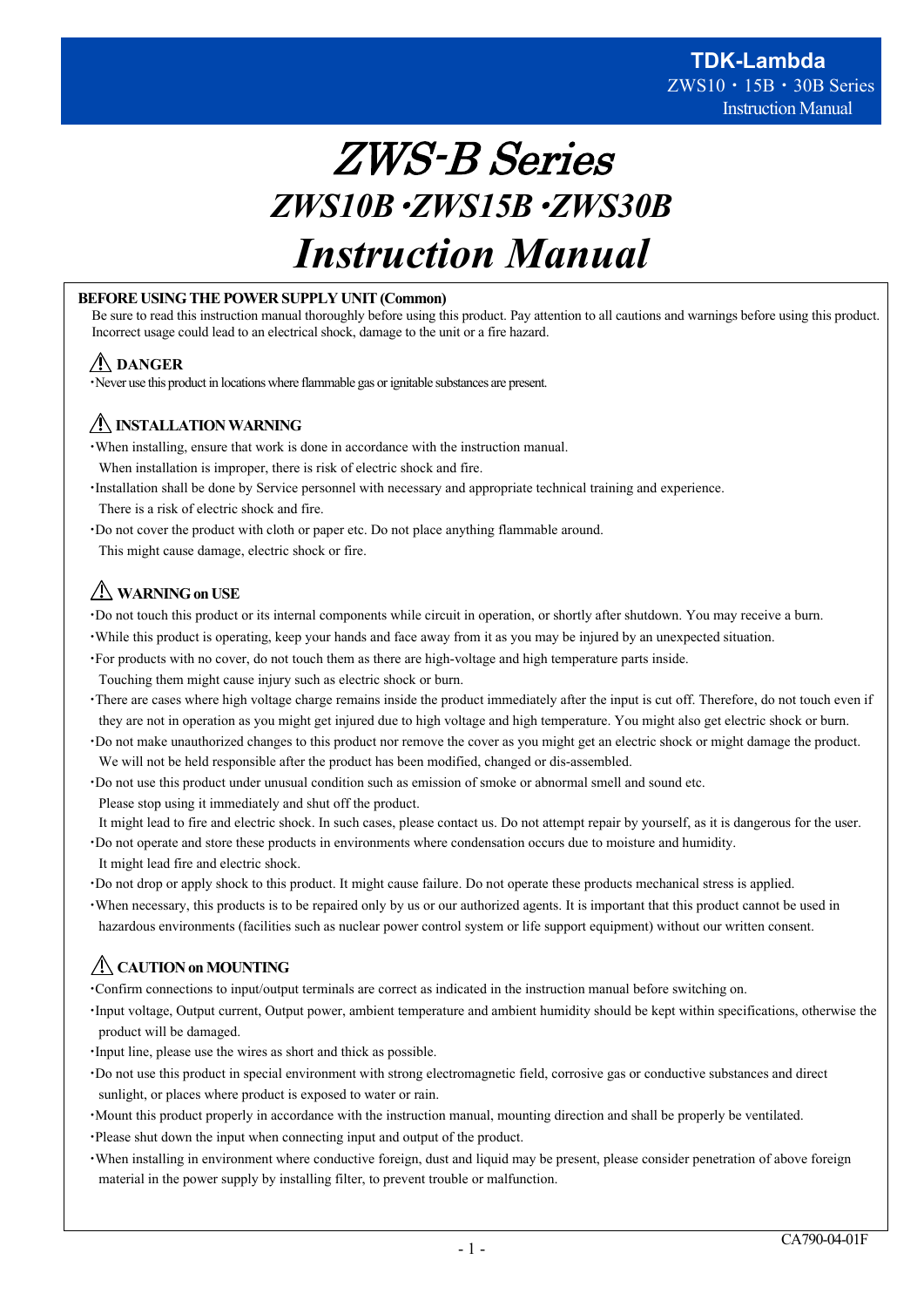# **CAUTION on USE**

- ・Product individual notes are shown in the instruction manual.
- If there is any difference with common notes individual notes shall have priority.
- ・Before using this product, be sure to read the catalog and instruction manual. There is risk of electric shock or damage to the product or fire due to improper use.
- ・Input voltage, Output current, Output power, ambient temperature and ambient humidity should be kept within specifications, otherwise the product will be damaged, or cause electric shock or fire.
- ・If the built-in fuse is blown, do not use the product even after replacing the fuse, as there is risk of abnormality inside. Be sure to request repair to our company.
- ・For products without built-in protection circuit (element, fuse, etc.), insert fuse at the input to prevent smoke, fire during abnormal operation. As for products with built-in protection circuit, depending on usage conditions, built-in protection circuit might not work. It is recommended to provide separate proper protection circuit.
- ・For externally mounted fuse do not use other fuses aside from our specified and recommended fuse.
- ・This product was made for general purpose electronic equipment use and is not designed for applications requiring high safety (such as extremely high reliability and safety requirements. Even though high reliability and safety are not required, this product should not be used directly for applications that have serious risk for life and physical safety. Take sufficient consideration in fail-safe design (such as providing protective circuit or protective device inside the system, providing redundant circuit to ensure no instability when single device failure occurs).
- ・When used in environments with strong electromagnetic field, there is possibility of product damage due to malfunction.
- ・When used in environment with corrosive gas (hydrogen sulfide, sulfur dioxide, etc.), there is possibility that they might penetrate the product and lead to failure.
- ・When used in environments where there is conductive foreign matter or dust, there is possibility of product failure or malfunction.
- ・Provide countermeasure for prevention of lightning surge voltage as there is risk of damage due to abnormal voltage.
- ・Connect together the frame ground terminal of the product and the ground terminal of the equipment for safety and noise reduction. If these ground is not connected together, there is risk of electric shock.
- ・Parts with lifetime specifications (built-in fan electrolytic capacitor) are required to be replaced periodically. Set the overhaul period depending on the environment of usage and perform maintenance. Also, note that there are cases when EOL products cannot be overhauled.
- ・Take care not to apply external abnormal voltage to the output. Especially, applying reverse voltage or overvoltage more than the rated voltage to the output might cause failure, electric shock or fire.
- ・This product is designed under condition Material group Ⅲb, Pollution Degree (PD): PD2, Over Voltage category (OVC): OVCⅡ and Class of equipment: Class Ⅰ.This product is designed to be accessible only to service technicians as part of indoor use device.
- ・This product contains a printed circuit board utilizing surface mounted devices. PCB stress such as bending, twisting etc. could cause damage. Therefore, please handle with care.
- ・When handling this product, hold the board edge and take care not to touch the component side. When installing this product in apparatus or equipment, mount it on spacers.
- ・The outputs of this product may, under fault conditions, exceed SELV voltage limits. Therefore the outputs must be protected in the end equipment to maintain SELV.
- ・This product has used Power Thermistor to protect the circuit from Inrush Current.

Frequent repetition of input might cause damage to internal components because of generating surge current.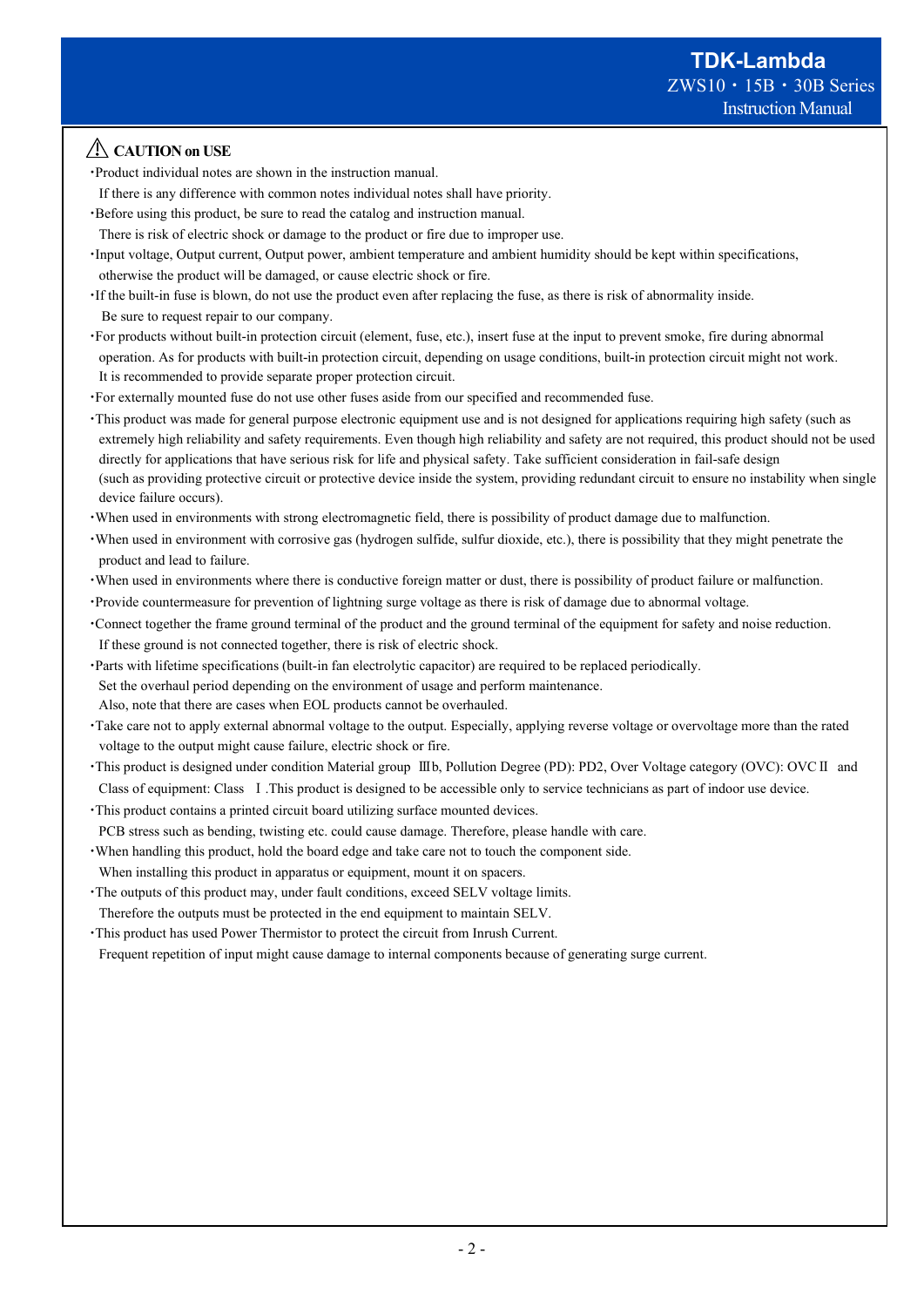#### **Note**

- ・Take note that traces of sheet metal processing be left in our power supplies.
- ・When disposing product, follow disposal laws of each municipality.
- ・Published EMI (CE, RE) or immunity is the result when measured in our standard measurement conditions and might not satisfy specification when mounted and wired inside end-user equipment.
- Use the product after sufficiently evaluating at actual end-user equipment.
- ・When exporting our products, apply for necessary permissions as required by rules and regulations of Foreign Exchange and Foreign Trade Control Act.
- ・Catalogue, contents of the instruction manual may be changed without a prior notice. Refer to latest catalogue or instruction manual.
- ・Reproduction or reprinting the instruction manual or its portion is forbidden without our permission.

#### **LONG-TERM STORAGE METHOD AND LONG-TERM STORAGE PERIOD**

- ・Please keep the product in carton box.
- ・Please do not apply excessive vibration, shock or mechanical stress applied directly to the product.
- ・Please keep away from direct sunlight.
- ・For long-term storage temperature and humidity, the following conditions shall be used as a guideline :

Temperature range : 5℃~30℃

Humidity range : 40%~60%RH

Please keep away from the places where temperature and humidity can change drastically. It can cause condensation on the product or deterioration.

・For long-term storage period, we recommend to use within 2 years after receiving the product.

There is tendency that the leakage current of an aluminum electrolytic capacitor may increase when stored without using for a long time. This phenomenon can be improved by applying voltage to the aluminum electrolytic capacitor to reduce the increased leakage current through the self-recovery effect of the electrolyte.

For reference, before using products that have been stored for a very long time, please warm-up first for 30 minutes or more without taking load.

< Criterion of warm up voltage condition >

(1)Implementation period : 1 year or above after the delivery

(2)Electrical continuity condition

Input voltage : Rating

Load : 0A

Ambient temperature : Normal temperature

Time : 30 minutes or more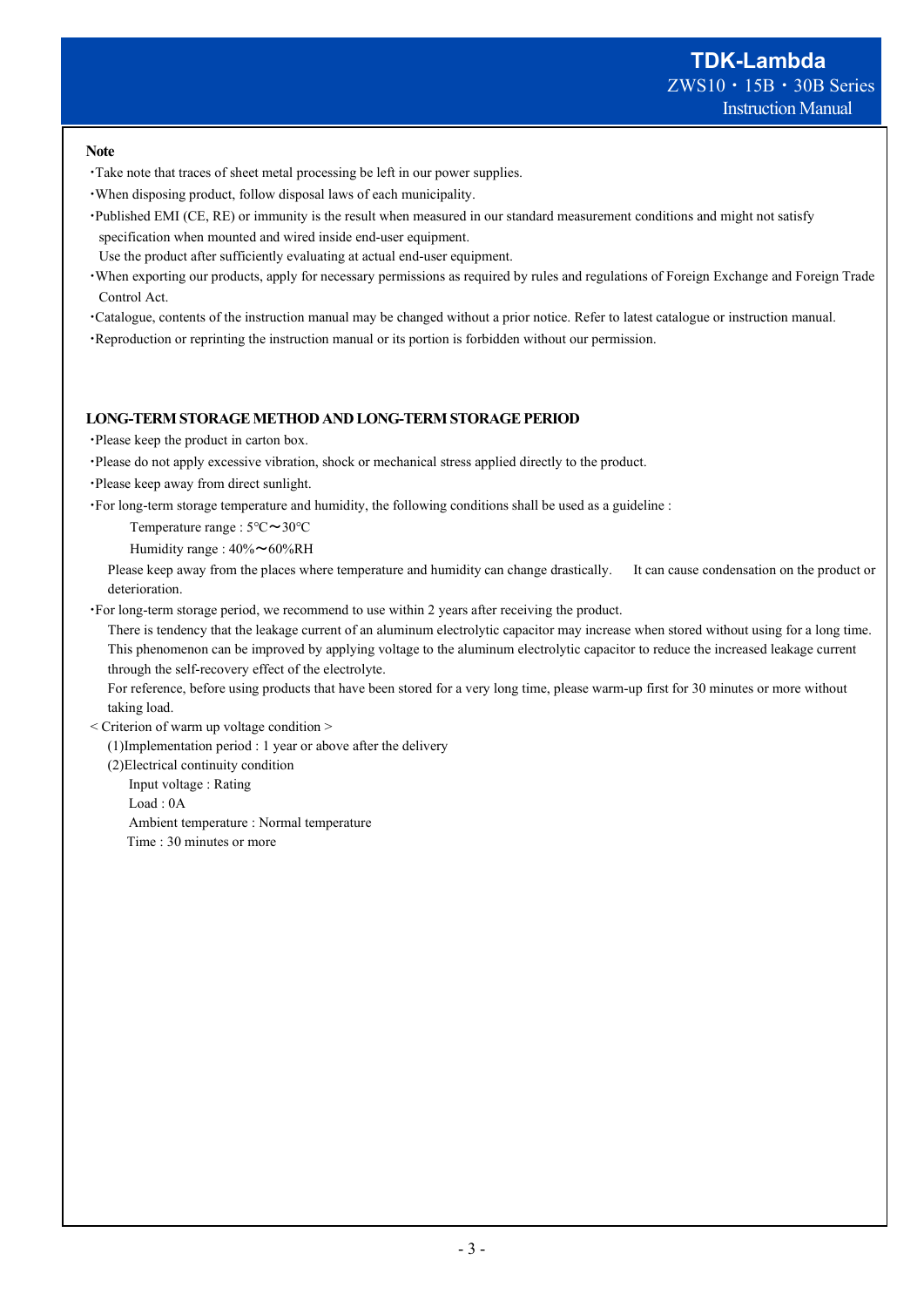1.Model name identification method



# 2.Terminal Explanation



- ① L : AC Input terminal Live line (Fuse in line.)
- ② N : AC Input terminal Neutral line
- $\circled{3} \quad \stackrel{\perp}{=} : \text{Earth } (\stackrel{\perp}{=}) \text{Terminal}$ <br>  $\circled{4} \quad \text{Mounting hole (hole diam)}$
- Mounting hole (hole diameter :  $\phi$  3.5mm) This hole is connected to  $\perp$  terminal of CN1. Must be connected to electrically conductive spacer. The mounting surface of the spacer should be within Max  $\phi$  8mm. ⑤ Mounting hole (hole diameter : φ3.5mm)
- This hole is not connected to  $\frac{1}{\epsilon}$  terminal of CN1.
- ⑥ V.ADJ : Output voltage adjust trimmer. The output voltage rises when a trimmer is turned clockwise.
- $\circled{7}$  + : + Output Terminal
- ⑧ : Output Terminal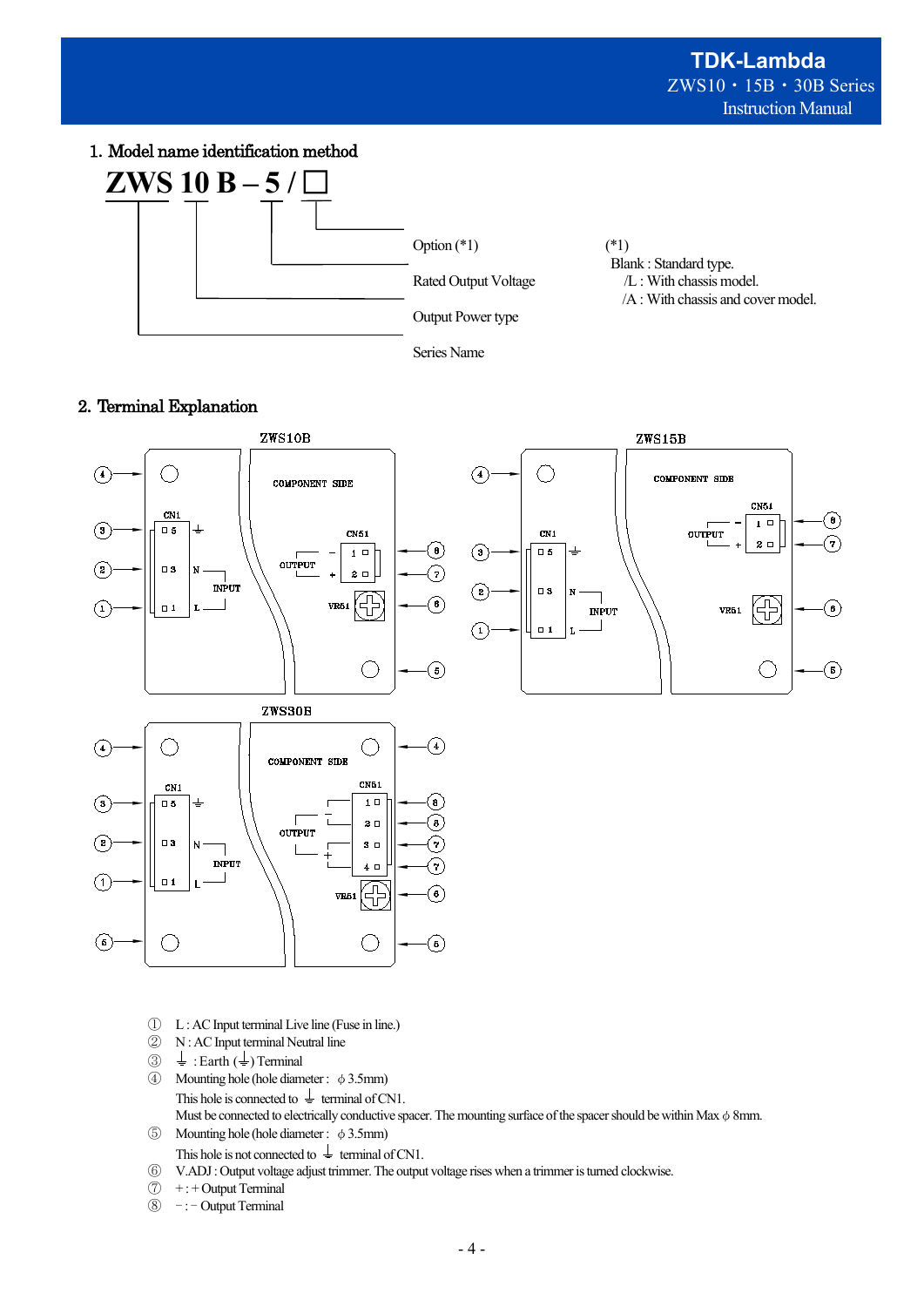# 3. Block Diagram





ZWS10B,15B,30B : Flyback topology 100kHz (Fixed)

・Fuse rating

ZWS10B,15B : 2A ZWS30B : 3.15A

# 4. Sequence Time Chart

# **ZWS10B, ZWS15B, ZWS30B**



(\*1) OVP Point

 3V : 120% - 160% 5V : 115% - 140% 12V-24V : 115% - 135%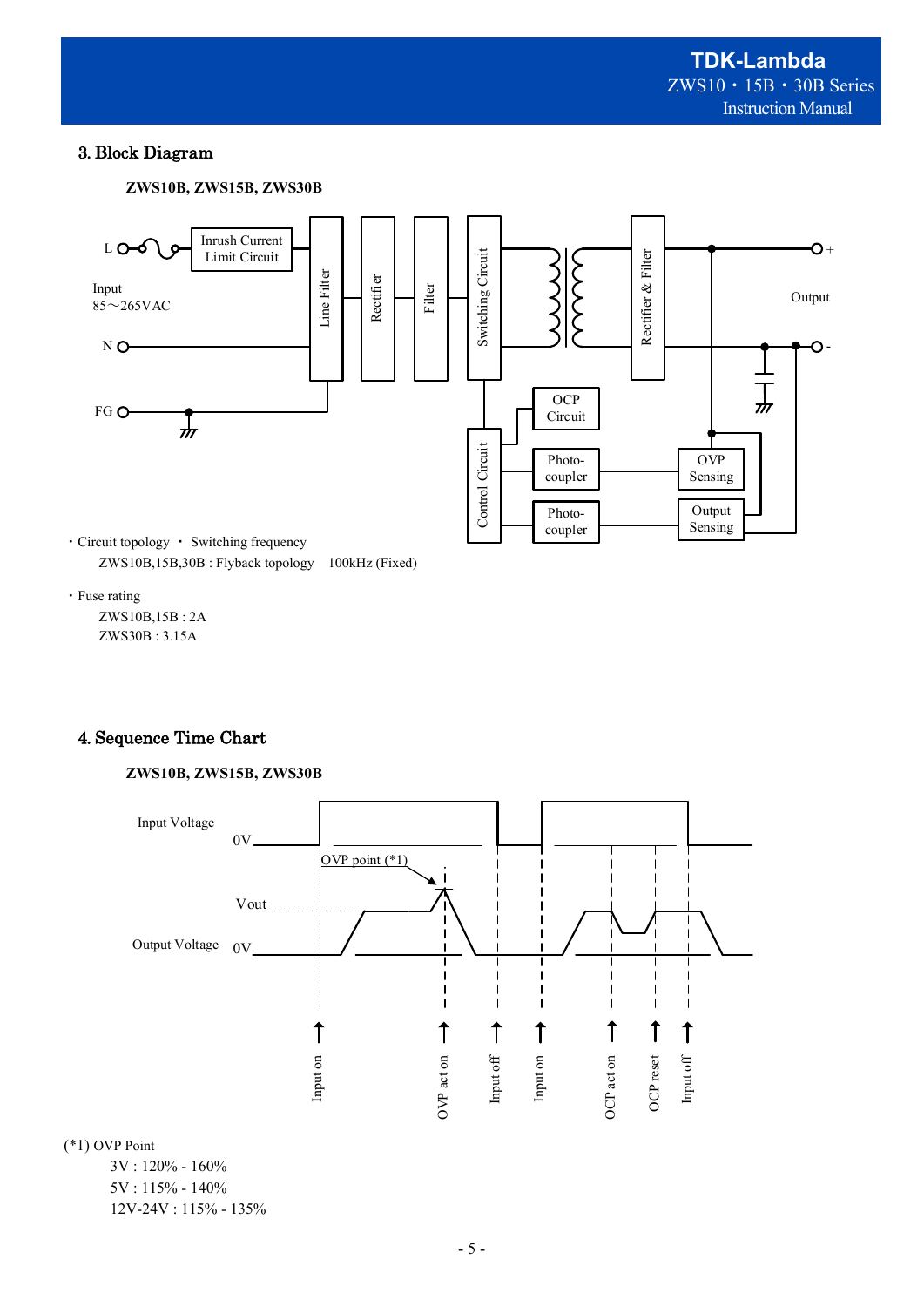# 5. Terminal Connection Method

Pay attention to the input wiring. If it is connected to wrong terminal, the power supply will be damaged.

- Input must be off when making connections.
- Connect  $\frac{1}{x}$  terminal of input connector and mounting hole to protective earth of the equipment.
- The output load line and input line shall be separated to improve noise sensitivity.
- Do not apply stress to PCB, when connecting or removing connector.
- Do not apply stress to other components (especially VR51 and C51), when connecting or removing connector.
- $\bullet$  Use input/output connector (housing) specified by the table below.
- Use recommended crimping tool.Connector is not included with this product. (Refer to the following)





## **Input/Output Connector**

|               | Model          | Connector                   | Housing | Terminal Pin                        | Maker  |
|---------------|----------------|-----------------------------|---------|-------------------------------------|--------|
| Input $(CN1)$ | Common         | $B3P5-VH(LF)(SN)$           | VHR-5N  |                                     |        |
| Output (CN51) | ZWS10B, ZWS15B | B <sub>2</sub> P-VH(LF)(SN) | VHR-2N  | SVH-21T-P1.1<br><b>BVH-21T-P1.1</b> | J.S.T. |
| Output (CN51) | ZWS30B         | B4P-VH(LF)(SN)              | VHR-4N  |                                     |        |

Hand Crimping Tool : YC-160R (J.S.T.)

## 6.Explanation of Function and Precautions

#### **6-1. Input Voltage Range**

Input voltage range is single phase 85-265VAC (47-63Hz). Never operate the unit out of the specified input voltage range to avoid unit failure.

For cases where conformance to various safeties required, input voltage range will be 100-240VAC (50/60Hz).

#### **6-2. Output Voltage Range**

Output voltage is set the rated value at shipment. V.ADJ trimmer (VR51) can adjust the output voltage within the range. Output voltage range is within  $\pm 10\%$  of nominal output voltage. To turn the trimmer clockwise, the output voltage will be increased. Take note when the output voltage is increased excessively, over voltage protection (OVP) function may trigger and voltage will be shut down. Furthermore, when increasing the output voltage reduce the output current so as not to exceed the maximum output power.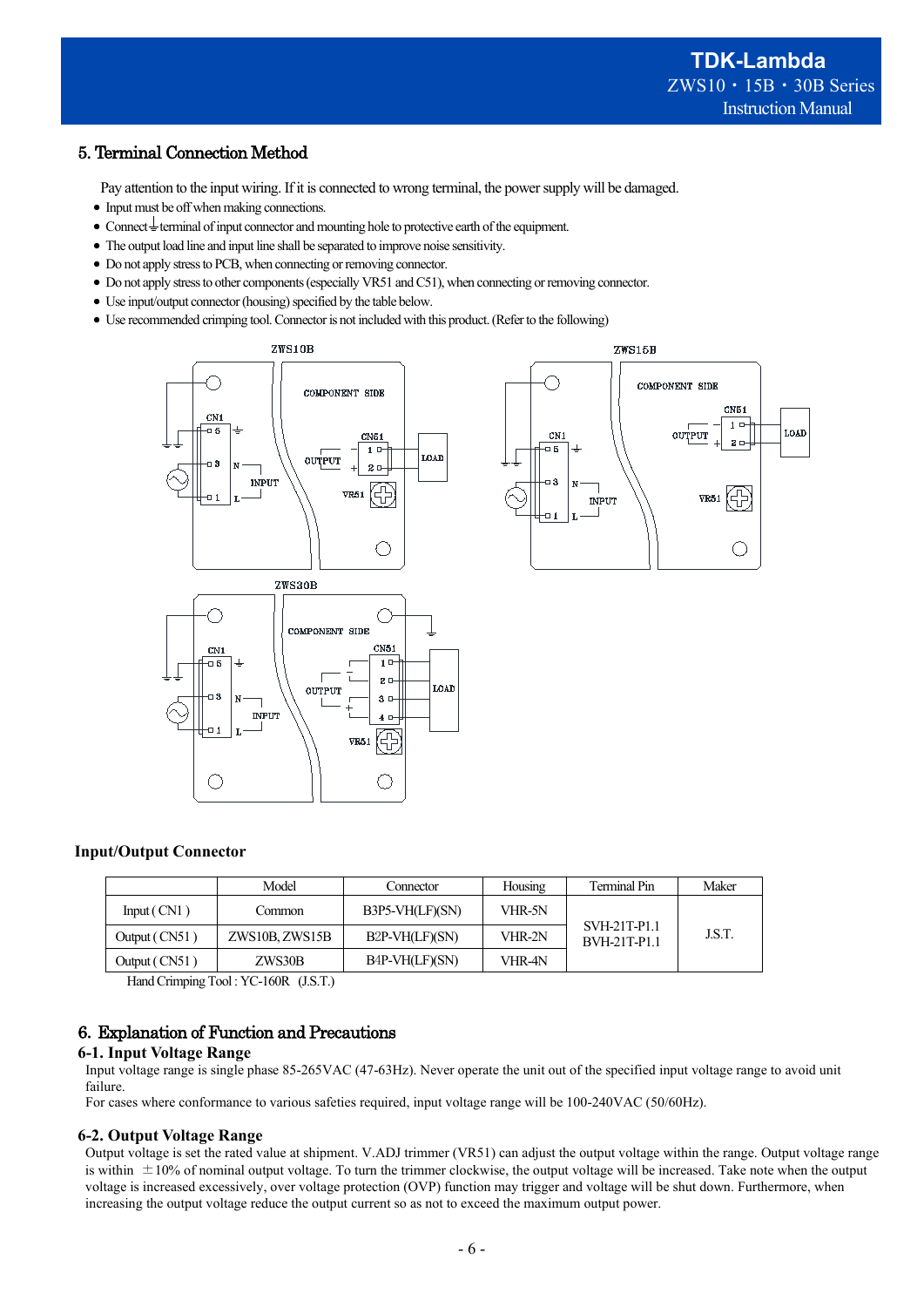#### **6-3. Inrush Current**

This series equipped Power thermistor to limit the inrush current. Higher inrush current will flow at higher ambient temperature or re-input condition. Please select input switch and fuse carefully with the high temperature and re-input the power condition. The Inrush Current value is under cold start at 25℃ in the specification.

#### **6-4. Over Voltage Protection (OVP)**

The OVP function (Inverter shut down method, manual reset type) is provided. Please refer to its specification for OVP operating range. When OVP trigger, the output will be shut down. To reset OVP, remove the input of power supply for a few minutes, and then re-input. In addition, the setting value of OVP is fixed and not adjustable. Pay attention not to apply higher voltage externally to the output terminal to avoid unit failure. In case of inductive load, put protective diode in series to the output power line.

#### **6-5. Over Current Protection (OCP)**

ZWS10B, ZWS15B, ZWS30B: Hiccup mode with automatic recovery.

OCP function operates when the output current exceeds 105% of maximum DC output current of specification. The outputs will be automatically recovered when the overload condition is canceled. Never operate the unit under over current or shorted conditions for more than 30seconds, which may leads damage or insulation failure. OCP setting is fixed and not to be adjusted externally.

#### **6-6. Output Ripple & Noise**

The standard specification for maximum ripple value is measured according to measurement circuit specified by JEITA-RC9131B. When load lines are longer, ripple will becomes larger. In this case, electrolytic capacitor, film capacitor, etc. might be necessary to use across the load terminal. The output ripple cannot be measured accurately if the probe ground lead of oscilloscope is too long. For start up at low ambient temperature and low input voltage, output ripple noise might not meet specification. However, output ripple noise specification can be met after one second.

A circuit reducing light load input power consumption is built in ZWS10B, ZWS15B, ZWS30B (Input power : 0.2W typ, 0.5W max at no load). When output current is within 0-35% of rated load, the internal switch element is intermittent operated, and the switching loss is decreased. The specification of the Ripple & Noise changes by this intermittent operation. The dynamic load response characteristic changes by this intermittent operation too. Different input voltage and dynamic load condition has different dynamic load response characteristic. Please contact us for details.



#### **6-7. Series Operation**

For series operation, either method (A) or (B) is possible.



(\*1)Please select a bypass diode with maximum forward current rating more than output load current. And maximum reverse voltage must withstand each power supply output voltage.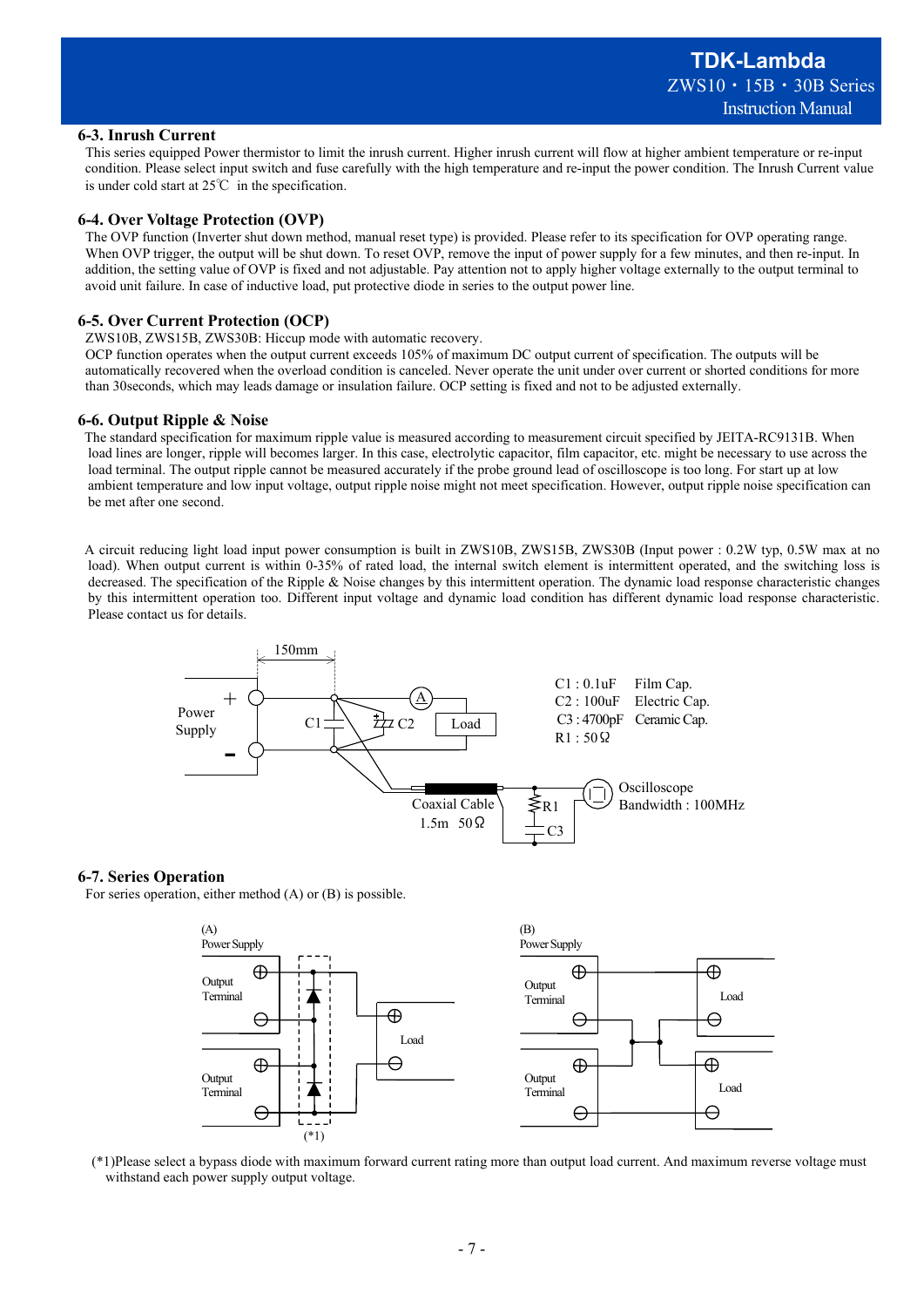#### **6-8. Parallel Operation**

For parallel operation, method (B) is possible.

(A) To increase the output current is not possible.



- (B) To use as Back-up Power Supply
	- 1. Adjust the output voltage of each power supply to be the same. 2. Set power supply output voltage higher by the forward voltage drop (Vf) of diode.

Use within the specification for output voltage and output power.



#### **6-9. Isolation Test**

Isolation resistance between Output and  $\perp$  is more than 100MΩat 500VDC. For safety operation, voltage setting of DC isolation tester must be done before the test. Ensure that the unit is fully discharged after the test.





## **6-10. Withstand Voltage**

This series is designed to withstand 3.0kVAC between input and output, 2.0kVAC between input and  $\frac{1}{2}$  and 500VAC between output and  $\frac{1}{\epsilon}$  each for 1 minute. When testing withstand voltage, set current limit of the withstand voltage test equipment to 10mA (output -  $\frac{1}{\epsilon}$ : 20mA). The applied voltage must be gradually increased from zero to the testing value and then gradually decreased for shut down. When timer is used, the power supply may be damaged by high impulse voltage at timer switch on and off. Connect input and output as follows.



Output -  $\frac{1}{2}$ : 500VAC 1min(20mA)



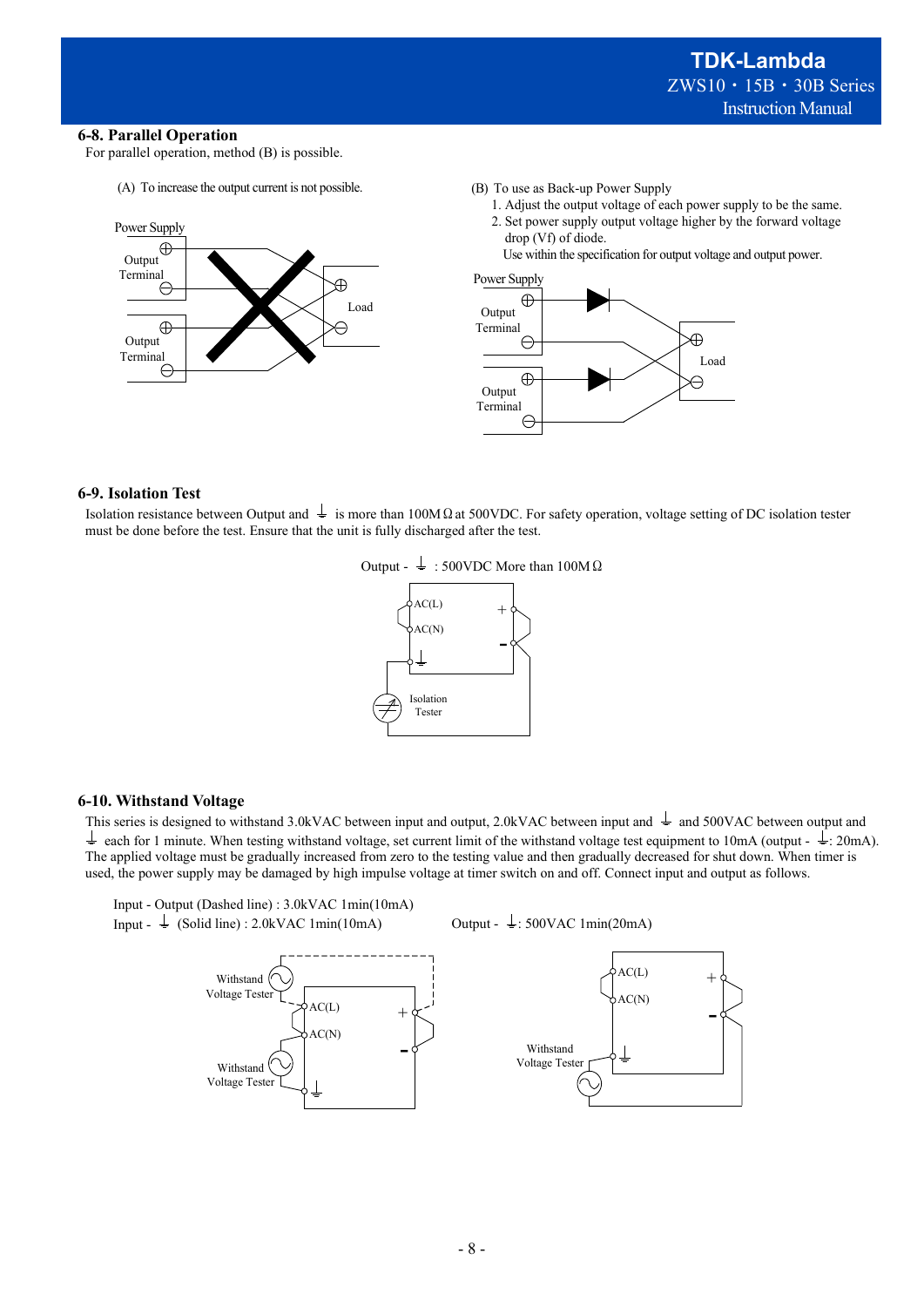# 7.Mounting Directions

## **7-1. Output Derating according to the Mounting Directions.**

Recommended standard mounting method is (A). Method (B)-(F) are also possible. Refer to the output derating below. Load(%) of derating curve indicates output power.



## **7-2. Output Derating vs Ambient temperature**

Make sure that the specified temperature range is maintained. Operate the unit out of the specified derating curve may trigger OTP (IC integrated). When OTP trigger, the output will be shut down. To reset OTP, remove the input of power supply for a few minutes, wait until the unit cool down, and then re-input.

## ▥ **CONVECTION COOLING**





| Ta $(^{\circ}C)$ | Load $(%$              |                            |  |
|------------------|------------------------|----------------------------|--|
|                  | Mounting $(B)$ , $(C)$ | Mounting $(A),(D),(E),(F)$ |  |
| $-10-50$         | 100                    | 100                        |  |
| 55               | 100                    | 85                         |  |
| 60               |                        | 70                         |  |
|                  |                        |                            |  |







Mounting (E),(F)

| Ta $(^{\circ}C)$ | Load $(%$          |                    |  |
|------------------|--------------------|--------------------|--|
|                  | Mounting $(A)~(D)$ | Mounting $(E),(F)$ |  |
| $-10 - 45$       | 100                | 100                |  |
| 50               | 100                | 90                 |  |
| 60               | 70                 | 70                 |  |
|                  |                    |                    |  |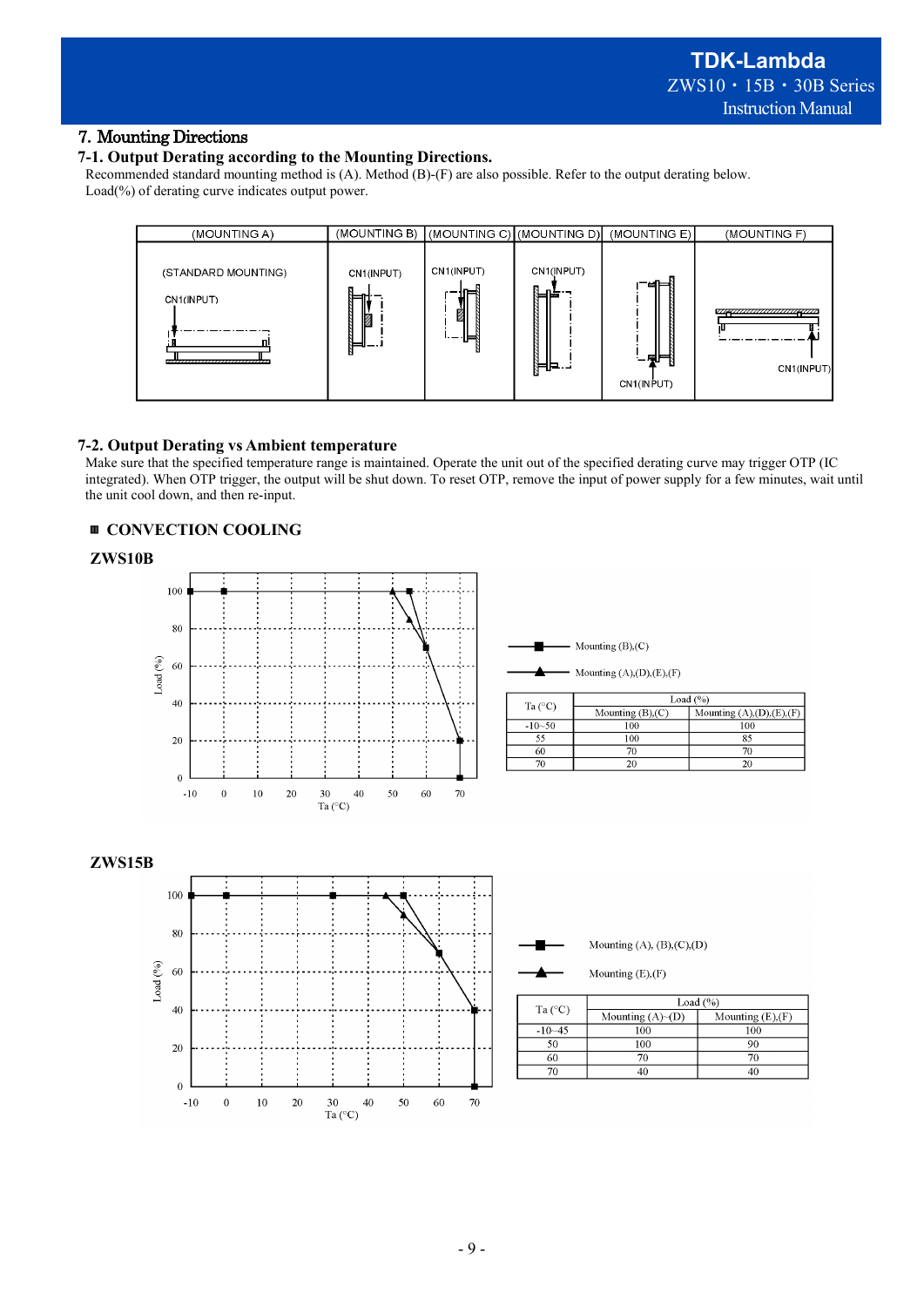





# ▥ **FORCED AIR COOLING**



| Mounting $(A)~(F)$ |                           |
|--------------------|---------------------------|
|                    | Load $(%$                 |
| Ta $(^{\circ}C)$   | Mounting $(A)$ $\neg$ (F) |
| $-10 - 60$         | 100                       |
| 70                 | 70                        |

\*Recommended minimum air velocity : 0.7m/s. (Measured at component side of PCB, air must flow through component side) As a reference for forced air cooling, let air flow so that the C51 temperature is lower than "Electrolytic capacitor allowable max temperature" in the below table.

|  |  | Electrolytic capacitor allowable Max temperature |  |
|--|--|--------------------------------------------------|--|
|--|--|--------------------------------------------------|--|

|              | Maximum Temperature of C51 |                                       |  |
|--------------|----------------------------|---------------------------------------|--|
| <b>MODEL</b> | Ta: -10°C ~ +60°C          | $Ta : +60^{\circ}C \sim +70^{\circ}C$ |  |
| ZWS10B       | $65^{\circ}$ C Max.        | $Ta + 5^{\circ}C$                     |  |
| ZWS15B       | $70^{\circ}$ C Max.        | $Ta + 10^{\circ}C$                    |  |
| ZWS30B       | $70^{\circ}$ C Max.        | $Ta + 10^{\circ}C$                    |  |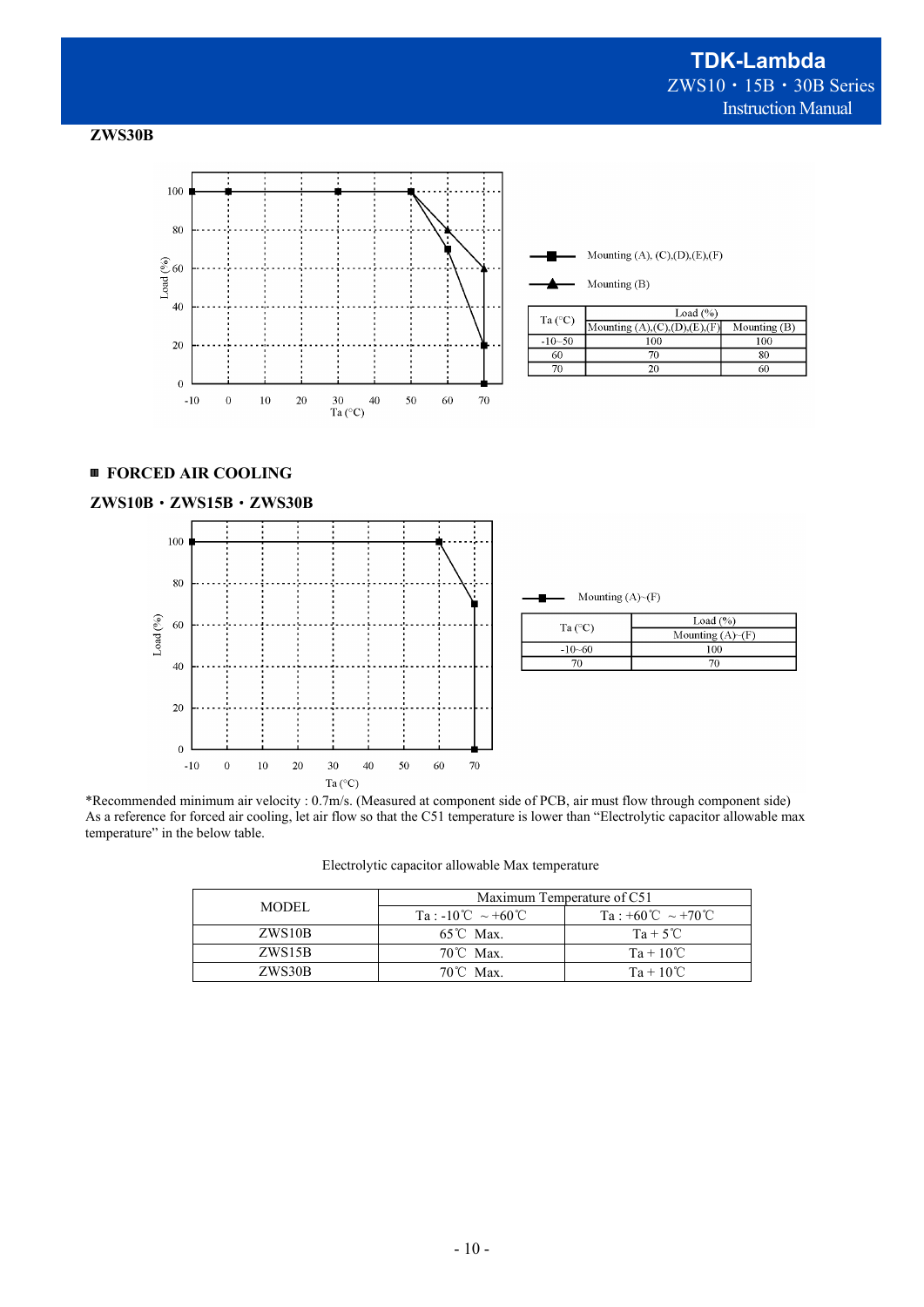# **TDK-Lambda** ZWS10・15B・30B Series Instruction Manual



## **7-3. Output Derating vs Input Voltage**

Output derating is required when the power supply operate below 90VAC input. Refer to table below for details

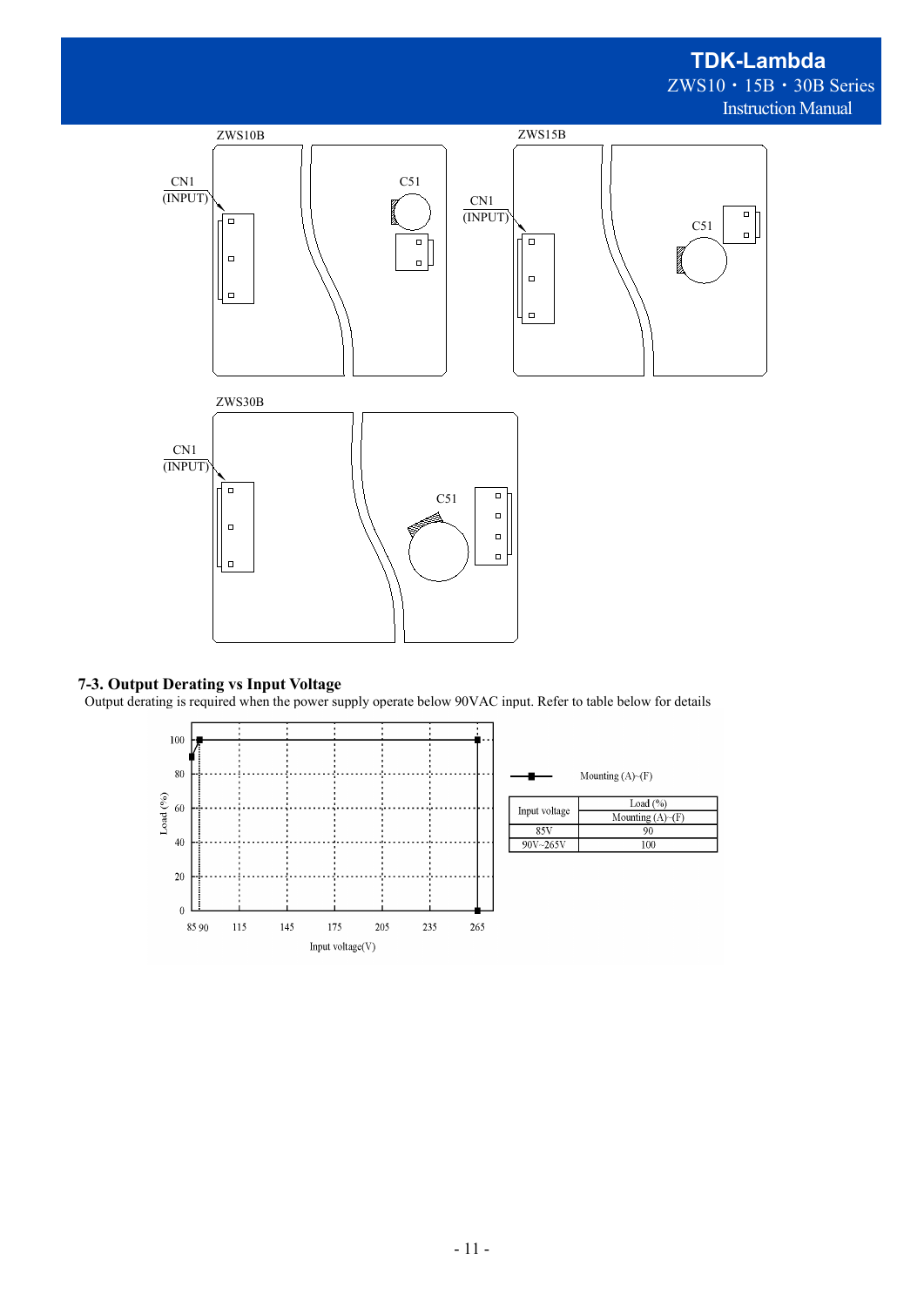#### **7-4. Mounting Method**

Insert the spacer (Max  $\phi$  8) of height more than 8mm to lift the unit. And use all mounting holes for the unit installation. The vibration spec is specified under this mounting condition.

### ▥ **Mounting Holes size**



Allowable area by metal pieces is 8mm from each PCB corners. Refer to figure below.



▥ **Condition to meet Isolation & Withstand Voltage standard.**



Keep 4mm space from the surfaces and sides of PCB. Especially, 8mm space is necessary from the solder surface. If the space is not enough, the specification of isolation and withstand will not be satisfied.

Keep enough space in the power supply surroundings and the upper area of components for convection cooling.

 $\pm$ should be connected to the earth terminal of the equipment. Also the mounting hole are should be connected to the Chassis by metal spacer. If not, the conducted noise, radiation noise and output noise will increase. Refer to figure below.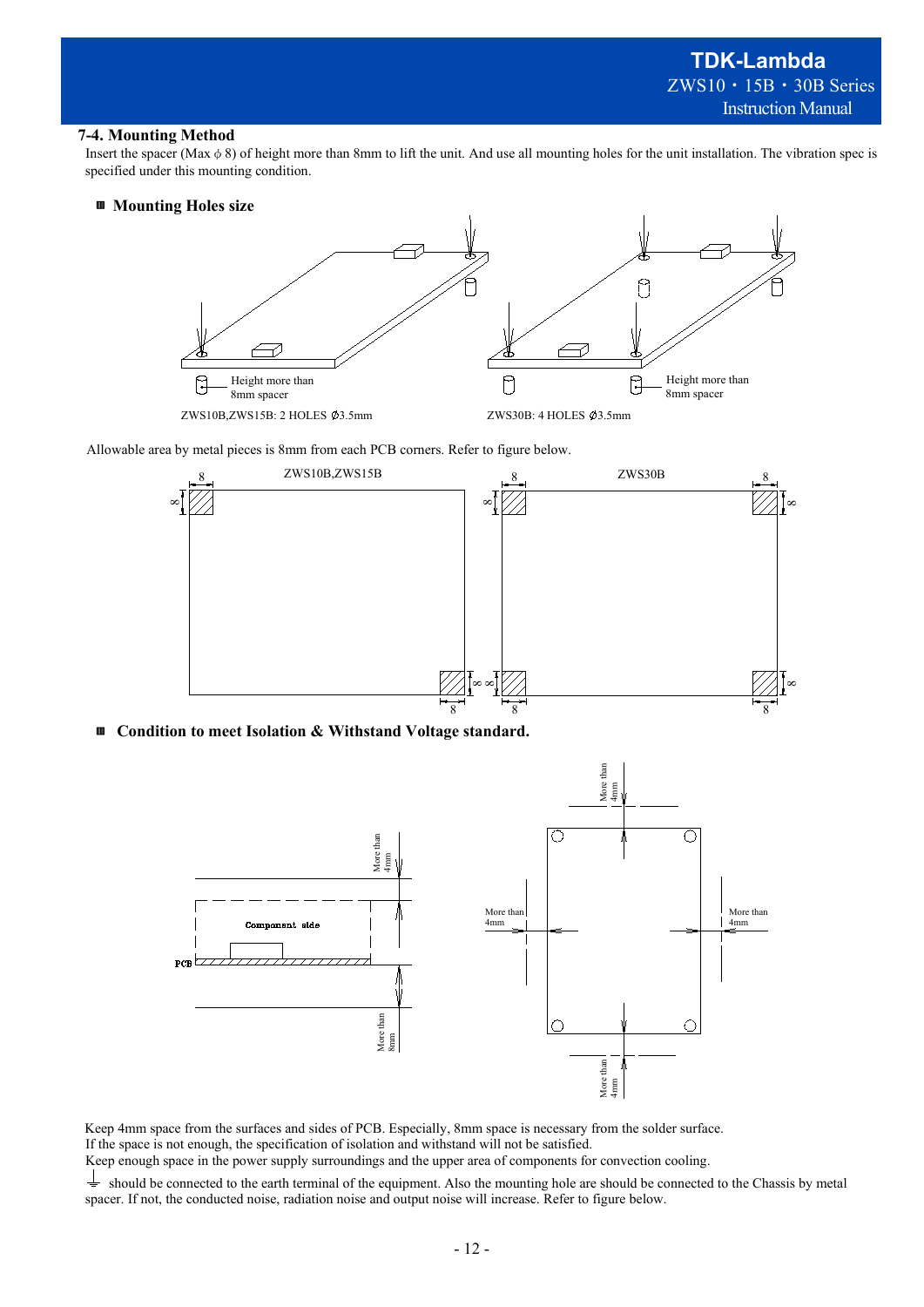#### ZWS10B, ZWS15B



#### ZWS30B



## 8. Wiring Method

- (1) The output load line and input line shall be separated each other and twisted individually to improve noise.
- (2) Use all lines as thick and short as possible to made lower impedance.
- (3) Noise can be reduced by attaching a capacitor to the load terminals.
- (4) For safety and EMI considerations, connect between  $\frac{1}{\pm}$  terminal of input connector and Frame Ground terminal of equipment firmly.

## 9. External Fuse Rating

Refer to the following fuse rating when selecting the external fuses that are to be used on input line. Surge current flows when line turns on. Have to use slow-blow or time-lag type fuse, not fast-blow fuse. Fuse rating is considered by in-rush current value at line turn-on. Do not select the fuse according to input current (RMS.) values under the actual load condition

ZWS10B, ZWS15B: 2.0A

ZWS30B: 3.15A

## 10. Before concluding that the unit is at fault

- (1) Check if the rated input voltage is connected.
- (2) Check if the wiring of input and output is correct.
- (3) Check if the wire thickness is enough.
- (4) Check if the output current and output wattage dose not over specification.
- (5) Check if the output voltage control (V.ADJ) is properly adjusted. OVP might be triggered and output is shut down.
- (6) Audible noise can be heard when input voltage waveform is not sinusoidal wave.
- (7) Audible noise can be heard during Dynamic-Load operation.
- (8) Ensure that a large capacitor is not connected on the output side. Please use within maximum capacitance shown below.

|              | Maximum external capacitance |             |            |        |          |
|--------------|------------------------------|-------------|------------|--------|----------|
| <b>MODEL</b> | 3.3V                         | 5V          | 12V        | 15V    | 24V      |
| ZWS10B       | $10.000$ uF                  | $10,000$ uF | 2.000uF    | .400uF | 300uF    |
| ZWS15B       | 10.000uF                     | $10,000$ uF | $2.500$ uF | .000uF | $500$ uF |
| ZWS30B       | 10.000uF                     | $10,000$ uF | $2.700$ uF | .500uF | 600uF    |

## 11. Altitude

The clearance in power supply can meet 3000m altitude of IEC60664-1.